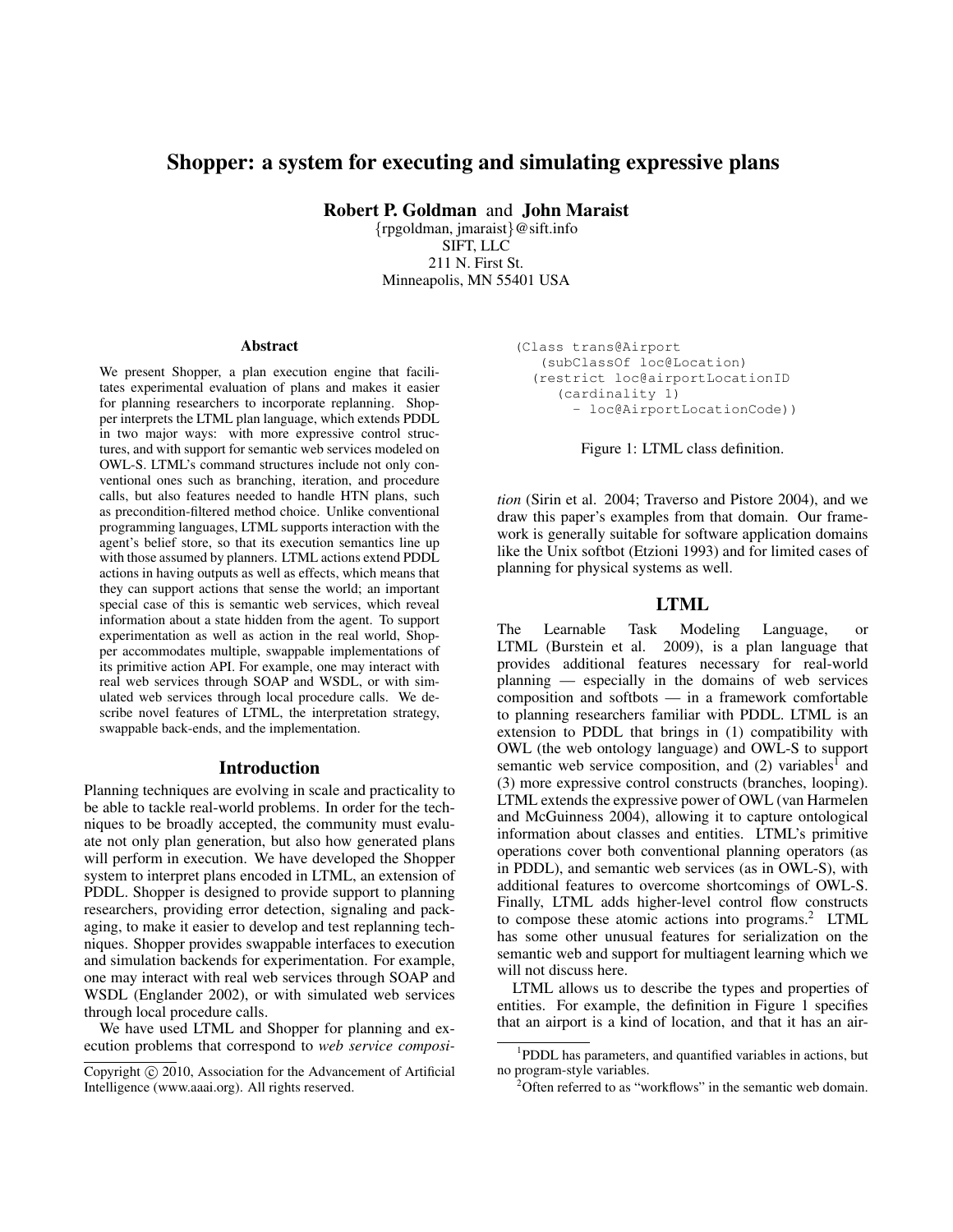```
(AtomicProcess reserveSeat
  (inputs missionId - trans@ID
         patientID - med@PatientID
         specialNeeds - med@SpecialNeedsCode)
(outputs outcomeFlag - res@ResultCode
          reservationID - med@ReservationID)
 (precondition
  (exists (m - trans@Mission)
          (trans@missionID m missionId)))
(result
  (when (type outcomeFlag res@Success)
    (ThereIs ((p (referent med@Patient patientID))
              (m (referent trans@Mission missionID)))
        (trans@hasReservedSeat p m reservationID)
         (when (hasValue specialNeeds)
          (trans@supportsSpecialNeeds m specialNeeds))
         (increment-fluent (trans@PAX m) 1)))))
```
Figure 2: Sample web service markup in LTML.

port location ID property that has exactly one value of type airport location code. The "@" here is a namespace separator;<sup>3</sup> the airport location code class is defined in the  $1 \circ c$ namespace.

A primitive action in LTML is referred to as an AtomicProcess. <sup>4</sup> LTML atomic processes are an extension of PDDL actions that supports semantic web service markup (see Figure 2 for an example). Like PDDL actions, LTML atomic processes have parameters (inputs) and preconditions. Unlike PDDL actions, LTML atomic processes also have outputs. These are values that will be returned to the agent, typically a reflection of the internal state of some entity or process that is not accessible to the agent (e.g. an online bookstore's inventory).

The LTML result component corresponds to PDDL's effects. However, when working with domains like web services, the effects specification fulfills an important additional function — it tells the agent what it can infer about the state of the world based on its prior knowledge of the world *and the outputs of the web services*. The results provide a superset of OWL-S markup and PDDL effects. Note the use of the Thereis and referent construct. They give an "exists uniquely" quantifier — if the agent knows the patient that is the referent of patientID, it should bind  $p$  to that patient; otherwise, the agent can infer the existence of such a patient.<sup>5</sup> In Figure 2, the service allows us to reserve a seat for a patient on a mission. If the service call succeeds, the results tell us first that there is a patient, p, who is the referent of the input patient identifier, and a mission, m, the referent of the input mission id. We can infer that  $\varphi$  has a reserved seat on m, with a particular reservation ID, and we should increment the number of passengers (trans@PAX).

LTML permits us to compose the atomic processes into complex procedures (Methods) with conventional control structures like conditionals and loops. LTML is

```
(Method Exp@TransportAllPatients
 (inputs date - time@Date)
(body
 (seq seq0
    (links recordSet
            - med@SetOfPatientReqRecord)
    (acts
     (perform step1
        (luRqts@lookupRequirements
           (luRqts@ReqDate <= date))
        (put
          (luRqts@lookupRequirementsOut
            => recordSet)))
       (loop step2
        (links
          (thisRecord (over recordSet)
            - med@PatientReqRecord))
        (body
          (perform step3
            (Exp@TransportPatients
              (record \leq thisRecord))))))
```
Figure 3: Sample LTML method definition.

```
(perform p1
  (links x - xsd@integer m - trans@Mission)
   (when (exp@and (trans@missionID mid m)
                  (trans@PAX m x)))
   (notifyFlightComplement
      (missionID <= mid)
      (PAXCount \le x))
```
Figure 4: Querying the knowledge state.

purely functional: its variables (referred to as "links") are lexically-scoped, write-once entities. LTML features logicprogramming style queries in addition to conventional expressions. Predications such as (trans@scheduled patient flight) are treated as queries against the agent's beliefs in constructs like test.

The sample method definition in Figure 3 describes a part of a plan to process patients in a medical management system. The method is a sequence whose first step is to get a set of patient requirement records by performing a lookupRequirements web service for the current date. The input date is supplied to the named parameter of the service, and the (named) output parameter's value is put to the variable recordSet. Then we loop over the set of records, passing each one in turn to the Exp@TransportPatients method.

Figure 4 shows a small example of how an LTML method call interacts with the knowledge state. In this example, we assume that we have bound the link mid to a mission identifier. The perform statement p1 establishes two local variables, x and m, and queries the agent's belief state to bind m to the mission with the identifier mid, and x to the number of passengers on the flight. We next invoke the web service notifyFlightComplement, passing as arguments the mission identifier and the number of passengers.

One important divergence between LTML and PDDL is

<sup>&</sup>lt;sup>3</sup>LTML namespaces are XML namespaces.

<sup>&</sup>lt;sup>4</sup>LTML processes are not processes in the sense of temporallyextended periods during which variables change continuously.

<sup>5</sup>This form of quantification is analogous to that of Golden's run-time variables, in his PUCCINI planner (Golden 1997).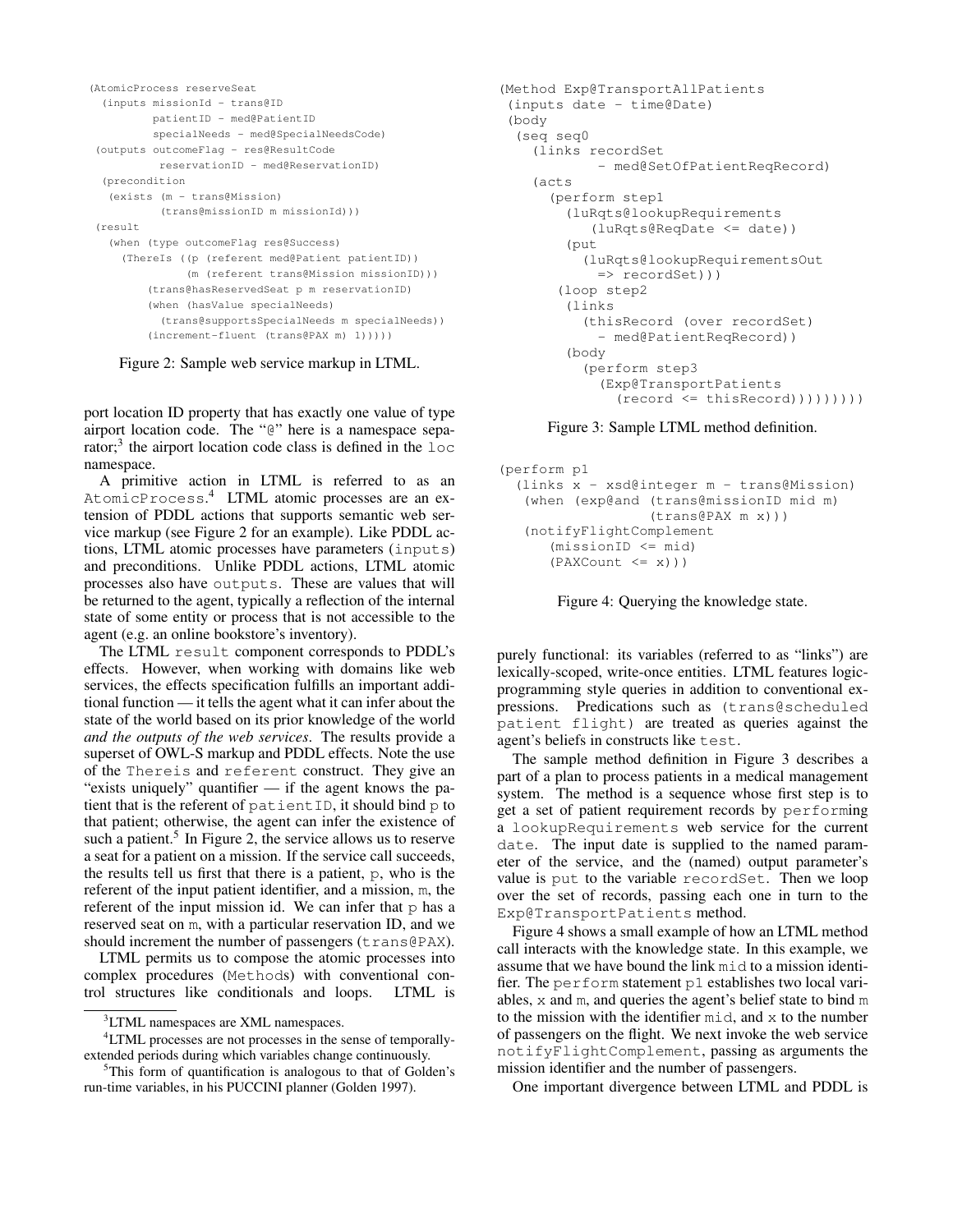that the LTML semantics, unlike PDDL semantics, is not based on a finite, known domain of quantification. In the domains of web services and software, typically the set of objects is not known and fixed in advance (e.g. the agent will not know all possible ISBN numbers). Furthermore, in many domains entities will be created during the course of execution (e.g. a new "flight reservation" might be created).

### **Shopper**

Shopper is an interpreter for the executable subset of LTML. In a fully implemented scenario, a controlling executive process invokes Shopper with the LTML plan generated by the planner component(s). Shopper executes the plan, accumulating and eventually returning a list of event records. Typically the event records are details of the actions taken by the plan, but additional detail may be required in particular situations, for example when debugging interactively.

The executable fragment of LTML is essentially a standard, non-nested procedural language with singleassignment variables, so Shopper implements a straightforward stack-based abstract machine. There is an aspect of logic programming in that a query to the knowledge state can bind variables, but since these variables are not subject to revision through backtracking, they can be stored on the stack just as variables bound by explicit assignments. The choice of single-assignment variable semantics does require some additional complexity for loops: for iteration over sequences of values, and for accumulating result values as combinations of values from different iterations. Nonetheless these complications are entirely compatible with the standard stack model.

Shopper's LTML interpreter is engineered to be agnostic about much of its environment,<sup>6</sup> and requires very little besides the use of LTML itself. In particular, Shopper places no requirements on the sort of planner (if any) which generates its LTML plan: the plan could be completely linear, as from a conventional IPC planner, or could be the output of an HTN planner. Shopper further makes no assumption of any particular set of actions. As we discuss in the sections below, this agnosticism is key to Shopper's usefulness as an experimental platform, but it also requires consideration of the possible arbitrary failures within these extensions.

A key part of the implementation strategy is to separate out an API for implementing atomic process invocations, to permit these backends to be changed. The key parts of the backend are the mapping from atomic process names to LTML markup, and the implementation of atomic processes that applies inputs and reads outputs. For semantic web services, the backend must include handling the grounding of semantic objects into conventional inputs (e.g. the translation of an LTML transairport object into a string by extraction of its ICAO airport code) and the inverse lifting of outputs into semantic objects (e.g. recognition that a fourletter string in the output is the ICAO code corresponding to a trans@airportID object). Currently, Shopper supports two back-ends to semantic web services through alternate APIs to SOAP and WSDL, a number of very simple backends for testing (e.g. one where the services perform simple arithmetic operations), and a simulated web service backend for experimentation (see below).

## **Replanning and exceptions**

A key part of any real-world plan execution is reacting to unexpected events and replanning to handle them. From the point of view of a planning researcher, a substantial advantage of Shopper is that it lifts the burden of error detection and handling, and leaves the researcher free to concentrate on the replanning research. Shopper was designed to interact smoothly with a planning system when a plan fails. These failures can arise for several reasons: failure to meet an action's preconditions; an exception raised by the plan itself; the arbitary errors which may be thrown by external action implementations; or program errors arising from flaws in the plan itself, such as a violation of the single-assignment semantics. Shopper catches errors thrown during workflow and web service execution, and returns serializations of the error itself, of the dynamic state of execution, and of the knowledge state. Of course, Shopper's ability to catch and serialize errors will not bring all errors into the scope of any particular replanner; planning may still fail.

```
proc solveIt
  state := initState;
  loop
     let prog = plan(state, goal);
     unless prog return false;
     let <success, newState> =
           shopper(prog, state)
     if success return true;
     else state := newState;
```
Figure 5: Simple replanning loop.

The pseudo-code in Figure 5 shows how easy Shopper makes replanning. The return of the knowledge state from Shopper is the critical component for replanning. It provides support for the most basic replanning tactic: determining the current world state and replanning *ab initio*. Additional support may be supplied in the exception object Shopper returns for planners that can exploit it. An HTN-style replanner (e.g. HotRIDE (Ayan et al. 2007)) might need to know something about the state of the program when the plan failed, and a more domain-specific replanning strategy would want to extract from the exceptions information about the specifics of action failures. If the planning system is able to replan, Shopper can resume execution of a residual plan, calculated to achieve overall goals from the context of the partial execution of the original plan.

The ability of the planner to generate a plan featuring exception signals is very important to supporting replanning. In some cases it will be impossible or impractical for a planner to generate a complete program (policy) to solve a problem. In such cases, the planner can write into a generated plan any "simplifying assumptions" it makes, such as that a

 $6W$ e presented the software engineering of Shopper, with a focus on the advantages gained by our choice of Lisp as an implementation language, in a previous paper (2009).